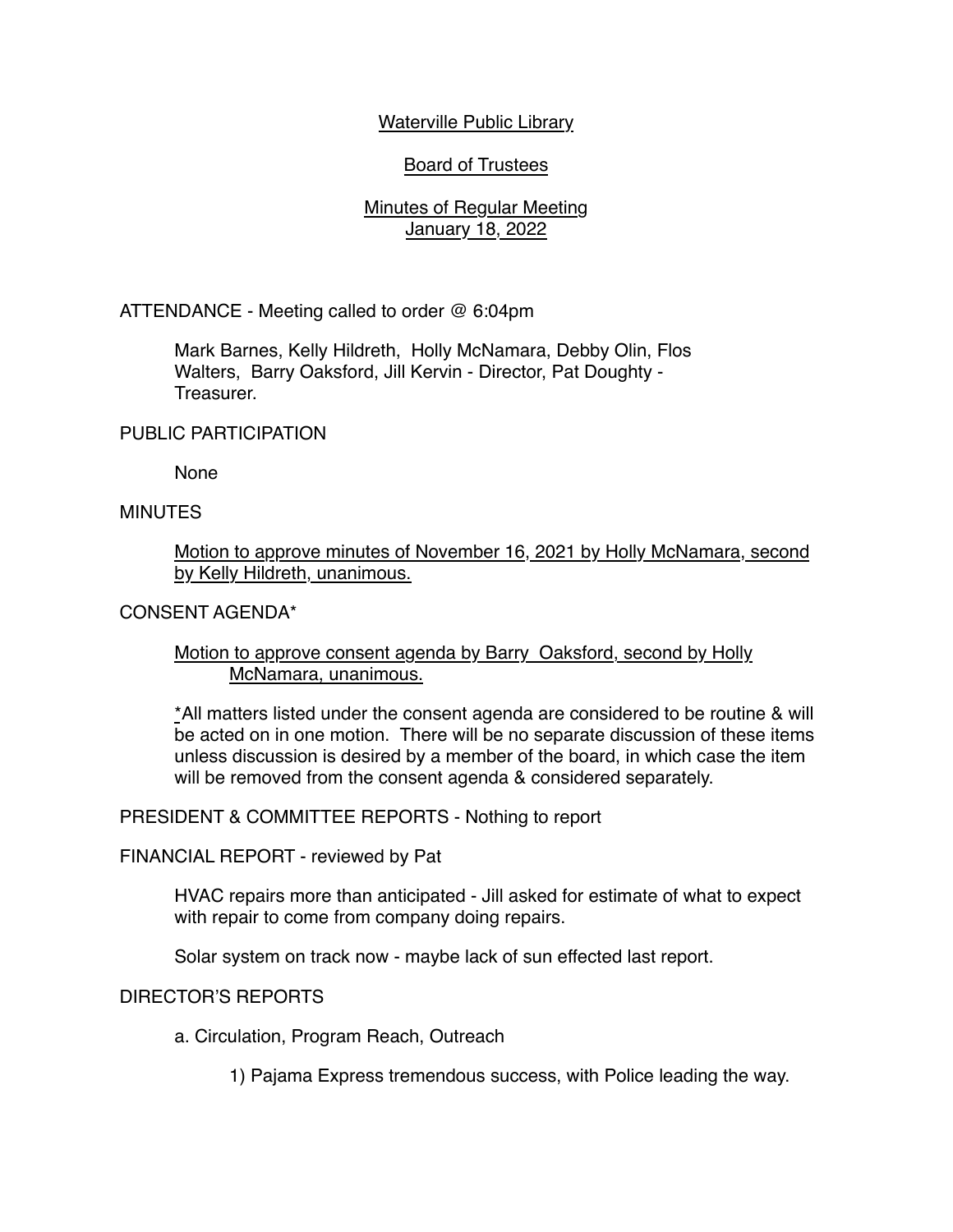- 2) Selling Musical tickets again this year.
- 3) Bookworms starting in March..
- 4) WPL eNewsletter established with 4 editions thanks Judith
- 5) Hub of the Huddle blog location moved to WPL website for increased awareness that service is provided by the library.
- b. Staffing Update.
	- 1) Jill is now permanent Library Manager no Civil Service exam required - need performance review
	- 2) More Youth Services interviews scheduled, temporary alternatives considered.
	- 3) Potential Maintenance Staff vs. hiring each individual project.
- c. Building Updates
	- 1) Maybe check out geothermal heating ? grants for this.
- d. Planning & Predictions for fiscal year 2022-23
	- 1) Proposal to examine Grounds Use Policy for future community use

Need to review - maybe more community use with donations

#### ITEMS FOR ACTION OR DISCUSSION

- a. Trustee Vacancy
- b. Update on MPS library position contribution waiting on Superintendent & Mid-York.

c. Looking for funding - PayPal donations, Amazon wish list, check Smile Amazon.

## EXECUTIVE SESSION AS NEEDED

None needed

#### NEXT MEETING

March 15, 2022 @ 6pm.

ADJOURNED @ 7:22pm